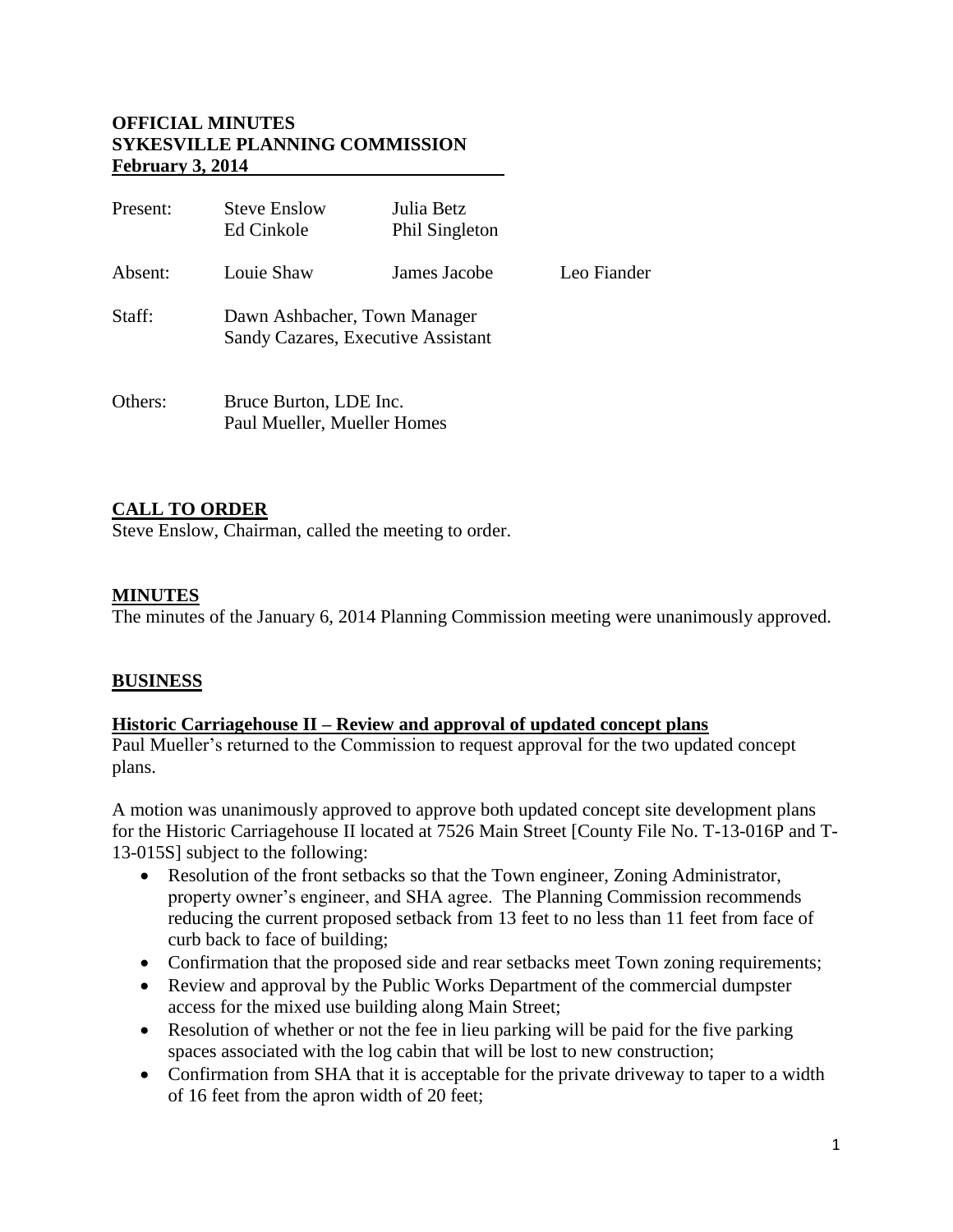- Acknowledgement that the Planning Commission will consider unique landscaping guidelines that may better apply to this specific site;
- No requirement for sidewalks along the private driveway;
- The property owner will research the acceptability of landing and resting areas for wheelchair access on the sidewalk
- The remaining comments from the Town, County, and State are addressed.

# **Text amendment for Conservation District to allow age-restricted housing**

At the joint meeting on December 18, 2013, the Mayor and Town Council and Planning Commission discussed a development off of Schoolhouse Road. A proposal has been presented to build age-restricted single dwelling unit housing. This would require Town annexation of the property and a text amendment to amend the Conditional Uses for the Conservation District to allow "age-restricted housing".

At the Mayor and Town Council meeting on January 27, 2014, the Mayor and Town Council voted 5-2 to have Dennis Hoover, Town Attorney, draft a proposed text amendment for the Planning Commission to review and make a report and recommendations per §180 114 -116 of the Town Code.

Dawn Ashbacher, Town Manager, updated the Commission on conversations with the County Resource Management Office regarding the environmental sensitivity of the proposed area. The following information was shared:

- In regards to the environmental impact, County Resource Management said that if trees are removed, they would have to be replanted. If there is a stream on the property, this will limit the amount of developable space.
- $\bullet$  Sediment control In regards to soil, there should be no more impact on the neighbors after this development than before, so there would have to be proper sediment control.
- Storm water The development cannot discharge more than is currently discharged. There may be some ways to get the developer to tap into the Town's existing storm water facilities. There is an option to pay a fee in lieu of providing facilities on site. Ms. Ashbacher mentioned that this is an option worth exploring; however the nearest facility is off of the Patapsco Overlook.
- Retaining walls Ms. Ashbacher mentioned that there could be more of a discussion about retaining walls' ownership in the future, but this was not discussed in detail during the meeting.

Ms. Ashbacher also spoke to the County Zoning Administrator, Jay Voight regarding the proposed development. The following information was shared with the Commission from that discussion:

• The Town's Conservation District zoning allows detached single family dwellings with a minimum lot size of three acres. For conditional uses, for nursing homes and continuing care facilities, the Planning and Zoning Commission will review and approve the concept site development plan, traffic, study, density, exterior design, and site layout.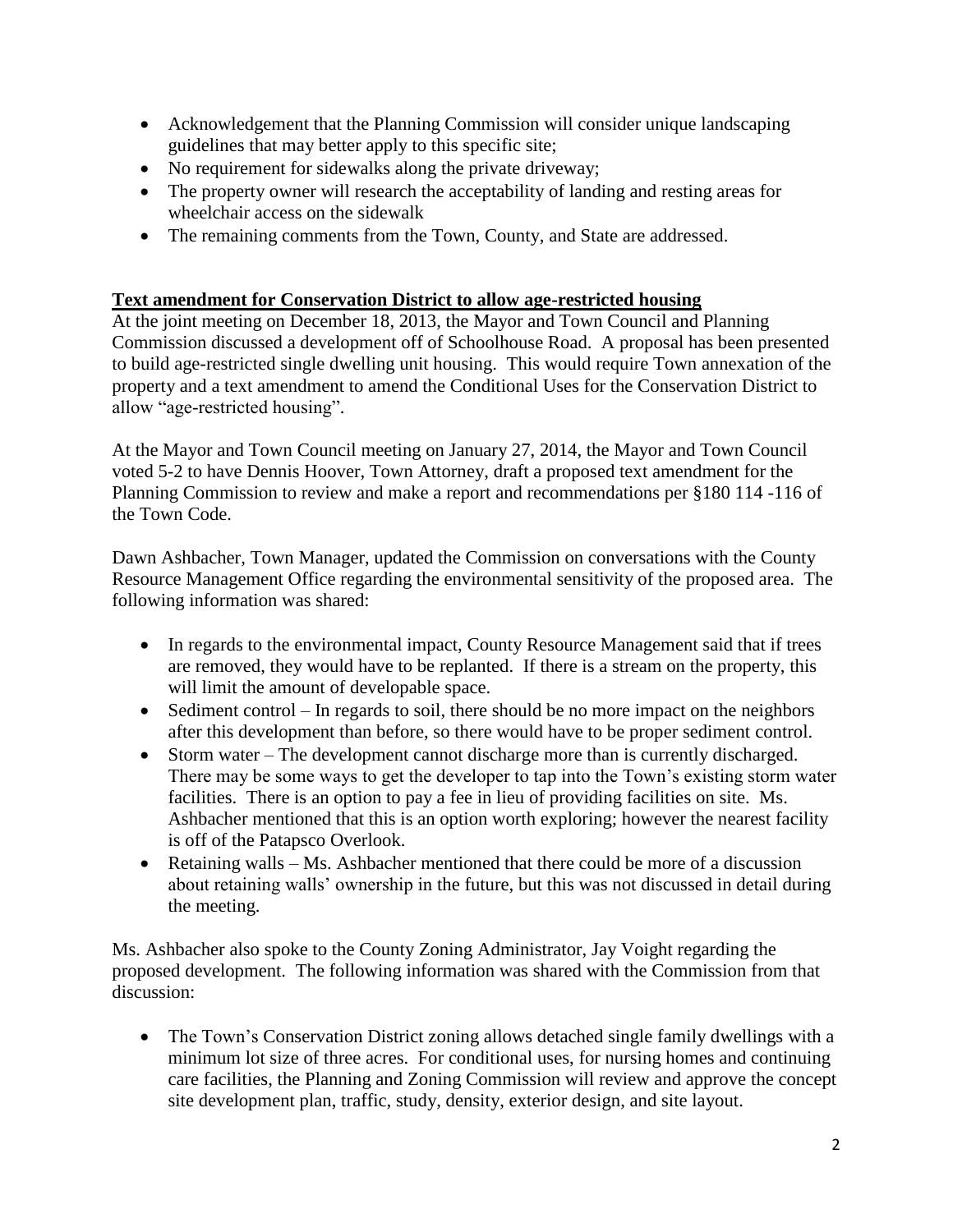• The text amendment would add "retirement housing" or "age restricted retirement housing" but the Planning Commission would still specify the density. The Town could also instruct the developer to stick with the density, but allow them to cluster the dwellings on a certain area of the property.

The Planning Commission expressed concerns about establishing a precedence of allowing another use in conservation zoning, which is an area that they feel should be conserved and protected.

The following motion was unanimously approved by the Planning Commission:

"The Planning Commission feels that they should not add additional uses at this time for land that is zoned conservation."

## **Update on Raincliffe Intersection**

The Town Manager provided an update to the Commission regarding the Raincliffe intersection. Work on the intersection improvements have begun. The Mayor and Town Council amended the Public Works Agreement. The intersection is expected to be completed by July 31, 2014. The Town will issue no more than 25 more building permits before the intersection is substantially completed. The Town has currently issued 86 of 125 building permits.

The "Welcome to Sykesville" gateway sign was discussed. As far as the Planning Commission recalls, gateway signs have been discussed over the years. It is the Planning Commission's intent to have gateway signs at all intersections, but no set design has ever been established. None of the Commissioners recall specific discussions with the Raincliffe developer regarding a gateway sign.

# **Update on Program Open Space Land Conversion**

The Mayor and Town Council originally approved the use of Little Sykes Railway Park for the land conversion. In consulting with the Planning Commission, Commissioners expressed concern that a portion of the park could be considered an extension of the downtown. The Town has a limited amount of infill opportunities in the downtown area.

Planning Commissioners favor exploring the Patapsco Overlook parcel, which is currently being used for recreational purposes. The Mayor and Town Council appreciated the input from the Planning Commission and instructed the Town Manager to explore the Patapsco Overlook parcel.

The Town Manager contacted the Program Open Space official and found out that the land proposed for conversion must have the same recreational potential, e.g. must be buildable, suitable for a playground, etc., as the land being converted. This means the proposed property must be flat and out of the flood plain.